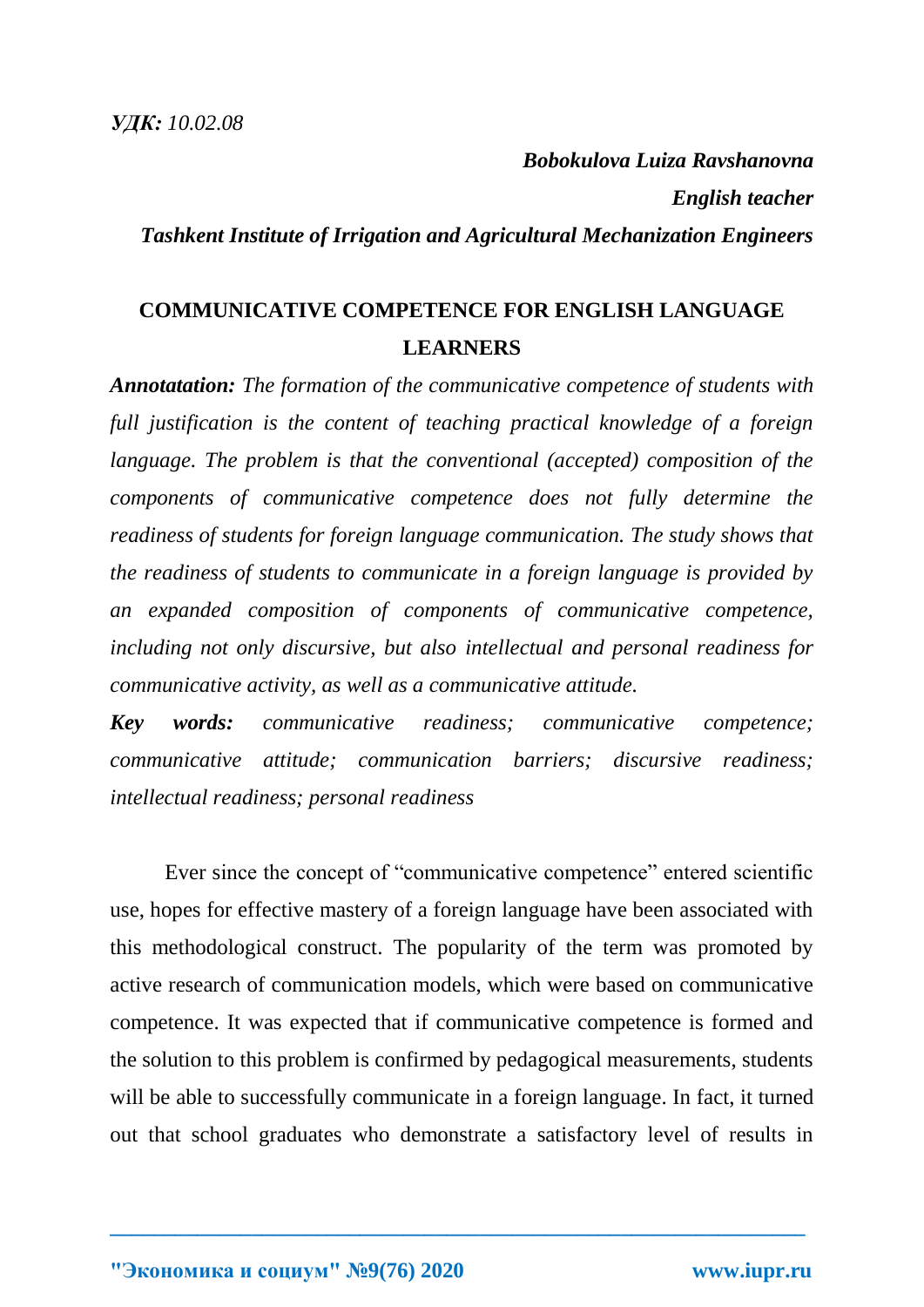language tests often suffer communication failures in real communication in a foreign language.

The reason for the failure is that the test and measurement materials used cover only some of the components.

Communicative competence, while other components of the construct of readiness for foreign language communication remain out of sight of students and teachers. In addition to language skills and speech skills, communicative success also depends on other properties of the intellect and personality in general, which determine the readiness to communicate and overcome communication barriers.

Communication barriers in speech communication.

The nature of communication barriers shows that the reason for failure in communication is not only insufficient language skills, but also the unwillingness of communication participants to overcome communication barriers at the expense of their intellectual and personal qualities.

Researchers from the very beginning emphasized not crystallized in knowledge, but the fluid procedural essence of communicative competence, its intellectual, activity and interpersonal nature.

Let us resort to a metaphorical comparison. Imagine the readiness to communicate in the form of an "iceberg", in which linguistic knowledge and speech skills, as well as indicators of successful test assignments are only the visible surface part, and there is also a vast underwater part hidden from direct observation.

The superficial and hidden parts of the "iceberg" combine the linguistic, intellectual and personal aspects of students' readiness to communicate. The most visible are successful linguistic actions performed by the individual, which can be called observable indicators that the performer has the necessary linguistic base.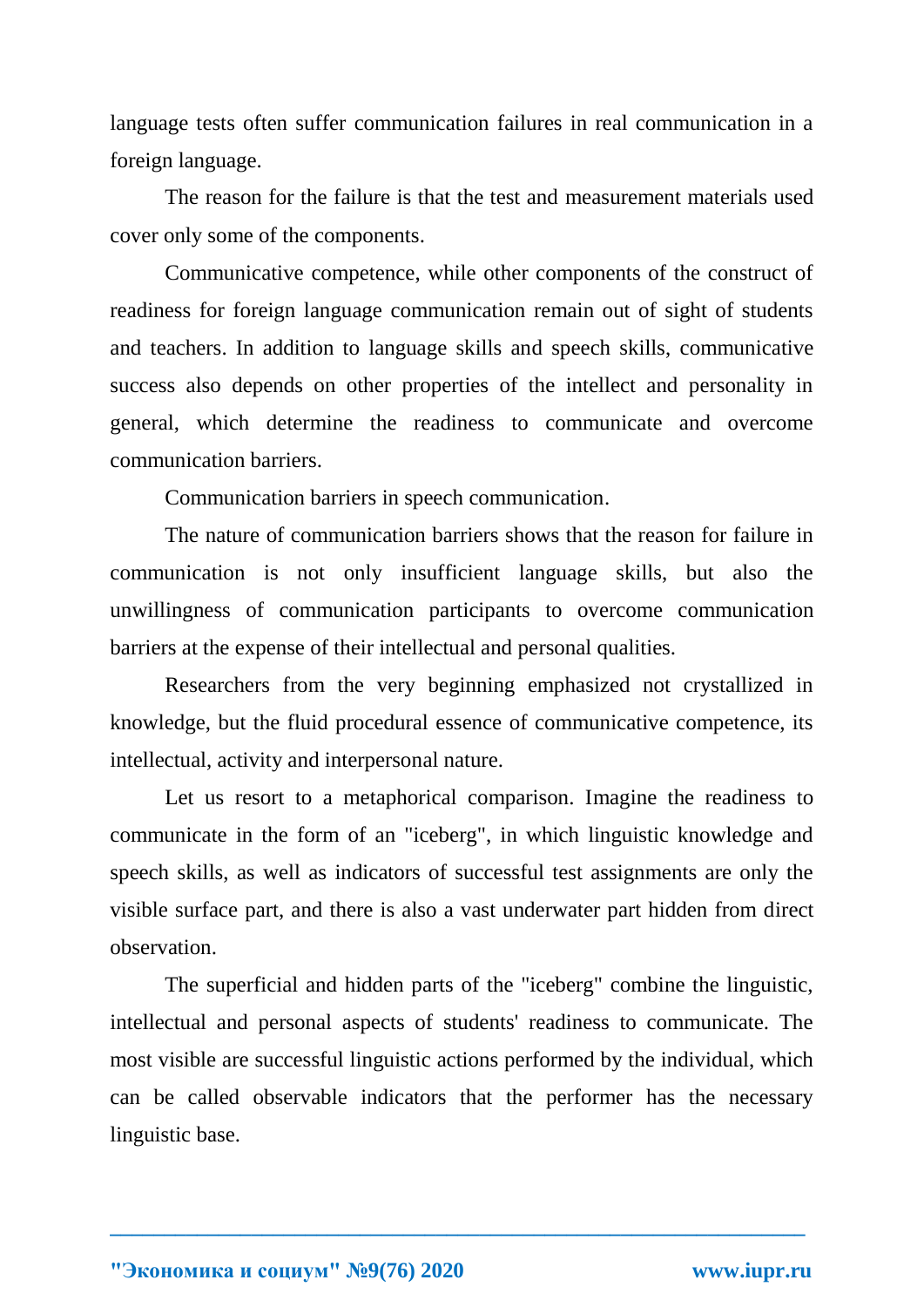From the very beginning of the development of the concept of "communicative competence", there was a contradiction between the supporters of a narrow and broad understanding of the knowledge and skills necessary for communicating in a foreign language. If N. Chomsky, who proposed in the 1960s. of the last century, the concept of "linguistic competence", considered necessary and sufficient for communication mental ("knowledge") model of language competence in the form of universal rules, then already at that period D. Hymes and S. Savignon defended the idea of not linguistic, but communicative competence. Soon, the concept of "communicative ability" ability / capacity also appeared, as written by L. Bachman, S, Savignon, H. Widdowson.

An important practical step in the study of communicative competence was the study of the speech functions necessary for students in order to communicate and request information, coordinate actions, influence others, wonder, apologize. In connection with the research of speech functions, problems of the authenticity of speech forms and methods of speech activity have come to the attention of linguists.

The understanding of the essence of communicative competence was significantly supplemented by sociolinguistic, discursive and strategic components. Let us clarify that initially the cultural component of students' communicative competence was limited to knowledge about the diversity of the English language in different cultures.

Studies of communicative competence were significantly supplemented by linguistic data on how the speech interaction of participants in communication is carried out.

A logical step in the study of communicative competence was the analysis of the organization of the utterance, including its logical construction. The need to study communicative pragmatics, i.e. the relationship between the planned and achieved communicative result.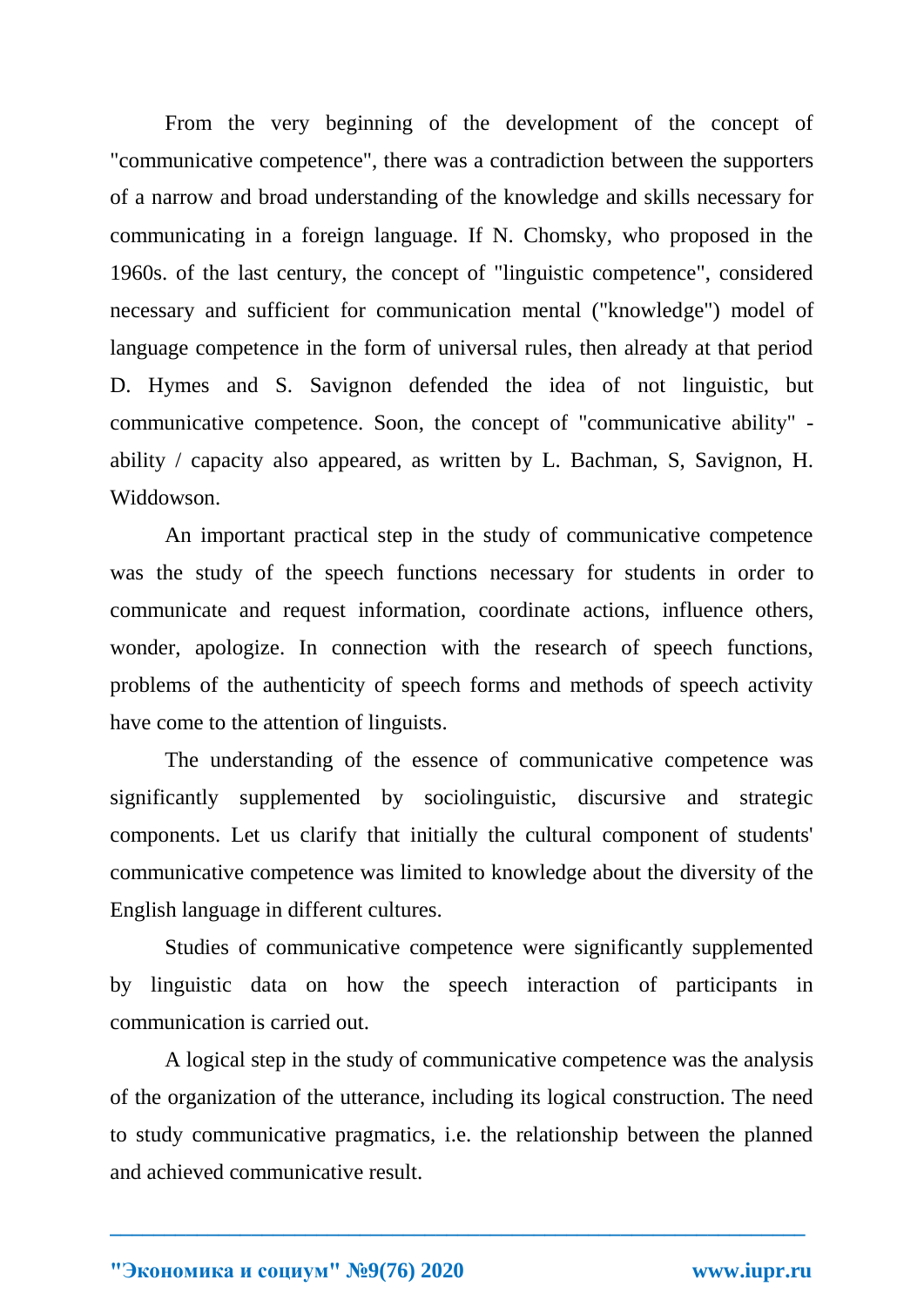As the English language became a global means of intercultural communication, the need to purposefully teach not only the linguistic, but also the cultural code of communication and behavior of representatives of different social groups was increasingly recognized. An urgent direction of research of the sociocultural component has emerged, which has supplemented the general structure of students' communicative competence.

The result of the gradual formation of the concept of communicative competence is a construct that includes the following components (subcompetencies): linguistic, sociolinguistic, socio-cultural, strategic, discursive and social.

Linguistic competence ensures correct speech constructions in terms of grammar, vocabulary and phonetics. Sociolinguistic competence determines the choice of an adequate register of expression, taking into account the social situation. Sociocultural competence is manifested in the ability to observe the rules of participation in the life of another culture and effectively build intercultural dialogue. Strategic competence makes it possible to compensate for the lack of language resources and prevent cases of misunderstanding. Discursive competence is needed to build coherent texts. Finally, social competence helps to connect, initiate, maintain and develop interpersonal communication.

To the list of components of communicative competence, it is also necessary to add pragmatic competence as the ability to obtain the required result of speech activity in the form of a transformed situation, the desired response, the end of the conflict, more complete understanding, etc. If the formation of the pragmatic component of communicative competence is underestimated, the proposals made are not supported, attempts to persuade generate resistance, innocent phrases cause offense, criticism is perceived as personal hostility, humor remains incomprehensible, remarks expressing sincere feelings sound formal and cold.